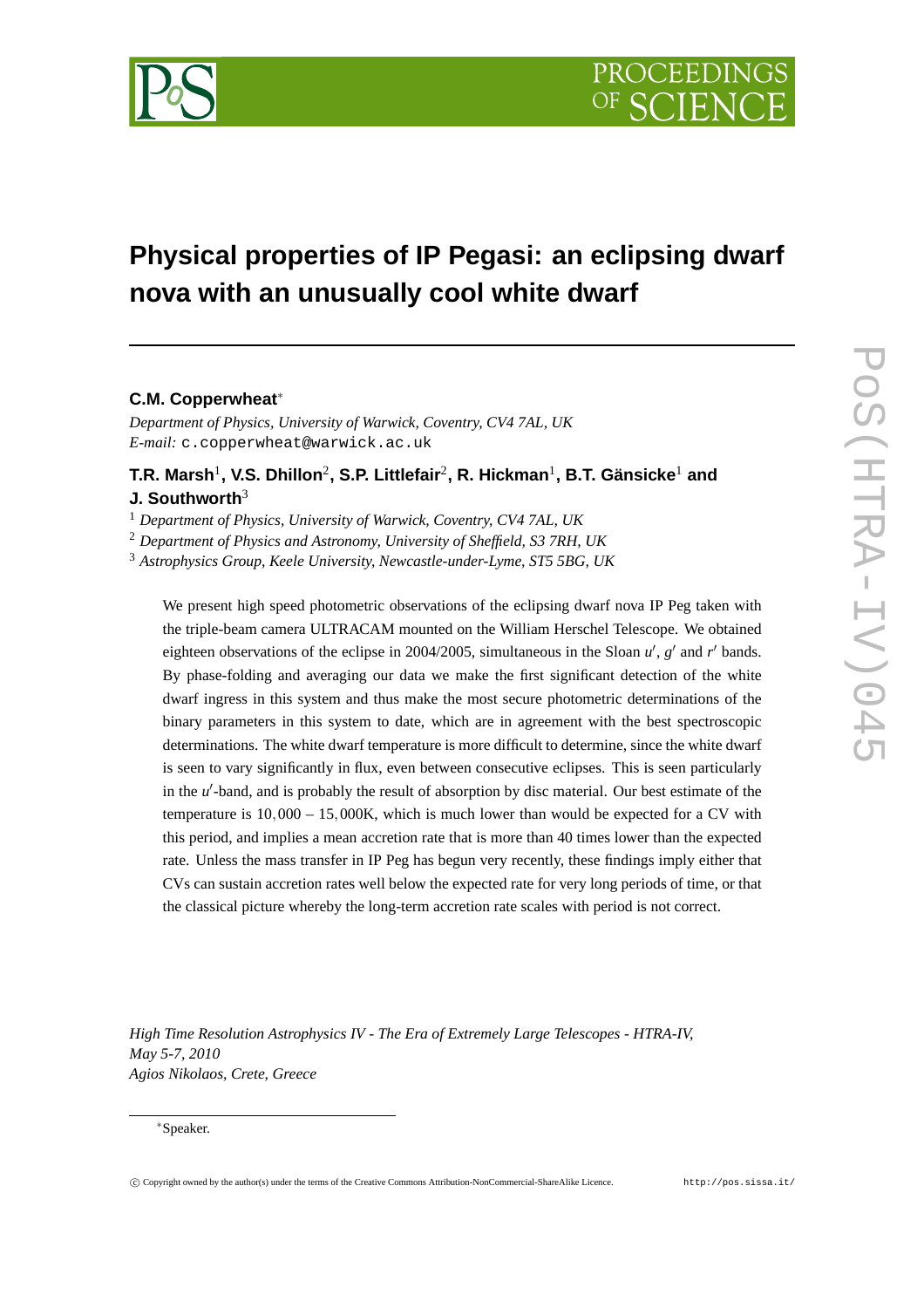### **1. Introduction**

Cataclysmic variable stars (CVs: [11]) provide examples of white dwarfs accreting from low mass companions at rates of  $\sim 10^{-11} - 10^{-9} M_{\odot}/yr$ . The mass transfer in CVs is due to angular momentum loss, which is thought to be driven by gravitational radiation at shorter periods and magnetically-coupled stellar winds at longer (∼3 h or greater) periods. While this is observationally supported to some extent [7], there is no one-to-one relationship between period and mass transfer rate  $(M)$ . The most likely explanation is that the instantaneous  $\dot{M}$  we measure is a poor indicator of the mean  $\dot{M}$ , so that even high mean  $\dot{M}$  systems spend some fraction of their time as slowly accreting dwarf novae.

One independent means of inferring a longer-term  $(10^3 – 10^5$ yr) value of  $\dot{M}$  is through measurement of the white dwarf temperature. The temperature is a good tracer of the long-term  $\dot{M}$ since it is determined not by the accretion heating, but by the compression of the underlying white dwarf by the accreted matter [9, 10]. Spectroscopically determined white dwarf temperatures are likely to be subject to an observational bias, and so we observed the 3.8h period eclipsing dwarf nova IP Pegasi (IP Peg hereafter) with the aim of making an (unbiased) photometric measurement of the white dwarf temperature.

#### **2. Observations**

The high speed CCD camera ULTRACAM [4] was mounted on the 4.2m William Herschel Telescope (WHT) in August 2005. Observations of IP Peg were made with this instrument between 9 – 15 August, and 25 August – 1 September. Over these periods, 16 separate observations of the IP Peg eclipse were made. In addition, two observations of the eclipse were made in August 2004. ULTRACAM is a triple beam camera and all observations were made using the SDSS  $u'$ ,  $g'$  and *r*<sup>'</sup> filters, except for the first 2004 observation, in which the *i*<sup>'</sup> filter was used in place of *r*<sup>'</sup>, for scheduling reasons. All of these data were reduced with aperture photometry using the ULTRA-CAM pipeline software, with debiassing, flatfielding and sky background subtraction performed in the standard way. A nearby comparison star was used to compensate for variations in observing conditions, and observations of standard stars [8] taken in evening twilight were used to fluxcalibrate the data. Typical exposure times were 1.5s

#### **3. Results**

The light curves show one obvious single ingress feature, followed by separate egresses of the white dwarf, and later, the bright spot. We combined and phase-folded our data and fitted a model to them using the MCMC method. The model consisted of a white dwarf primary, a Roche lobe filling secondary and accretion disc and bright spot components, and is described in detail in [3]. We plot the phase-folded light curves and model fits in Figure 1. In these phase folded light curves we detect the white dwarf ingress feature, which is separate from and prior to the much deeper bright spot ingress. This is the first time the white dwarf ingress has been identified: in the individual light curves it is obscured by the accretion driven flickering.

One complication is that previous authors have suggested the white dwarf egress to be variable in both size and duration [15, 16]. Consequently after determining the system parameters by fitting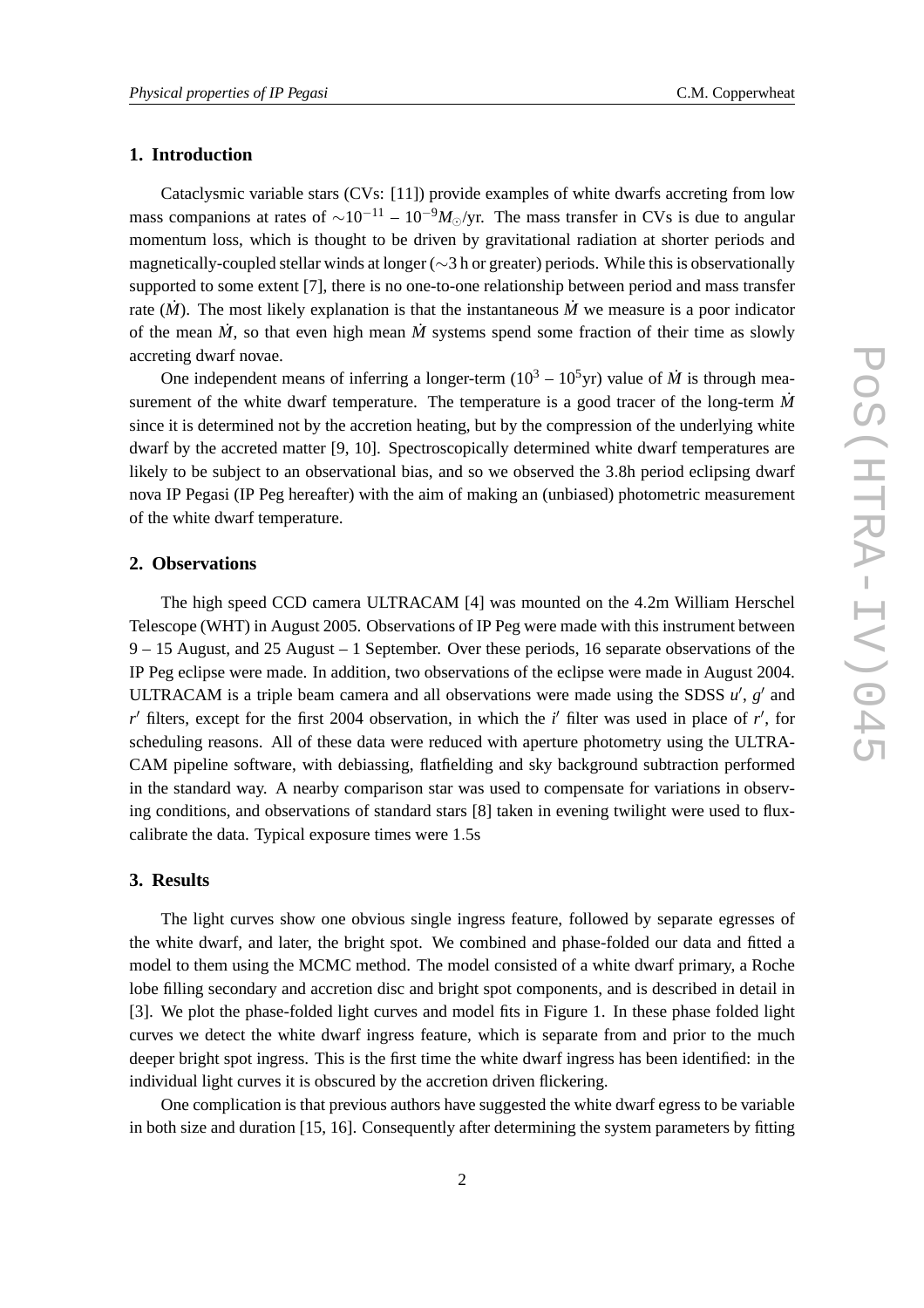

**Figure 1:** Top panel: phase-folded and binned light curves (top,  $r'$ ; middle,  $g'$ ; bottom,  $u'$ ), comprised of the eleven complete eclipse observations made in 2004 and 2005. We plot the average flux in mJy against the binary phase, where a phase of 0 corresponds to the mid-egress of the white dwarf. We plot the datapoints with uncertainties in black, and the best model fits to these data in red, green and blue (for  $r'$ ,  $g'$  and  $u'$ , respectively). The four vertical lines indicate the start of (from left to right) the white dwarf ingress, the bright spot ingress, the white dwarf egress and the bright spot egress. Middle panel: residuals in the three bands (top,  $r'$ ; middle,  $g'$ ; bottom,  $u'$ ). Bottom panel: the three components of the  $g'$ -band model plotted separately, showing the relative strengths of the bright spot, accretion disc and white dwarf. These three lines have been offset for clarity.

the phase-folded light curves, we refitted each light curve individually to determine the white dwarf contribution for each individual light curve. In Figure 2 the  $u'$ -,  $g'$ - and r'-band light curves of the region around the white dwarf egress are plotted, with the accretion disc component of the emission subtracted from the data. This plot shows clearly that the height of the egress feature and hence the white dwarf contribution does vary significantly from eclipse to eclipse.

#### **4. Discussion**

The phase width of the white dwarf eclipse is an observable quantity that is intrinsically linked to two physical properties: the mass ratio and the binary inclination [1]. With the additional geometric information resulting from measurement of the bright spot ingress and egress phases the mass ratio and inclination in this system can be determined photometrically. Since we observe for the first time the white dwarf ingress, we make the first accurate measurement of the phase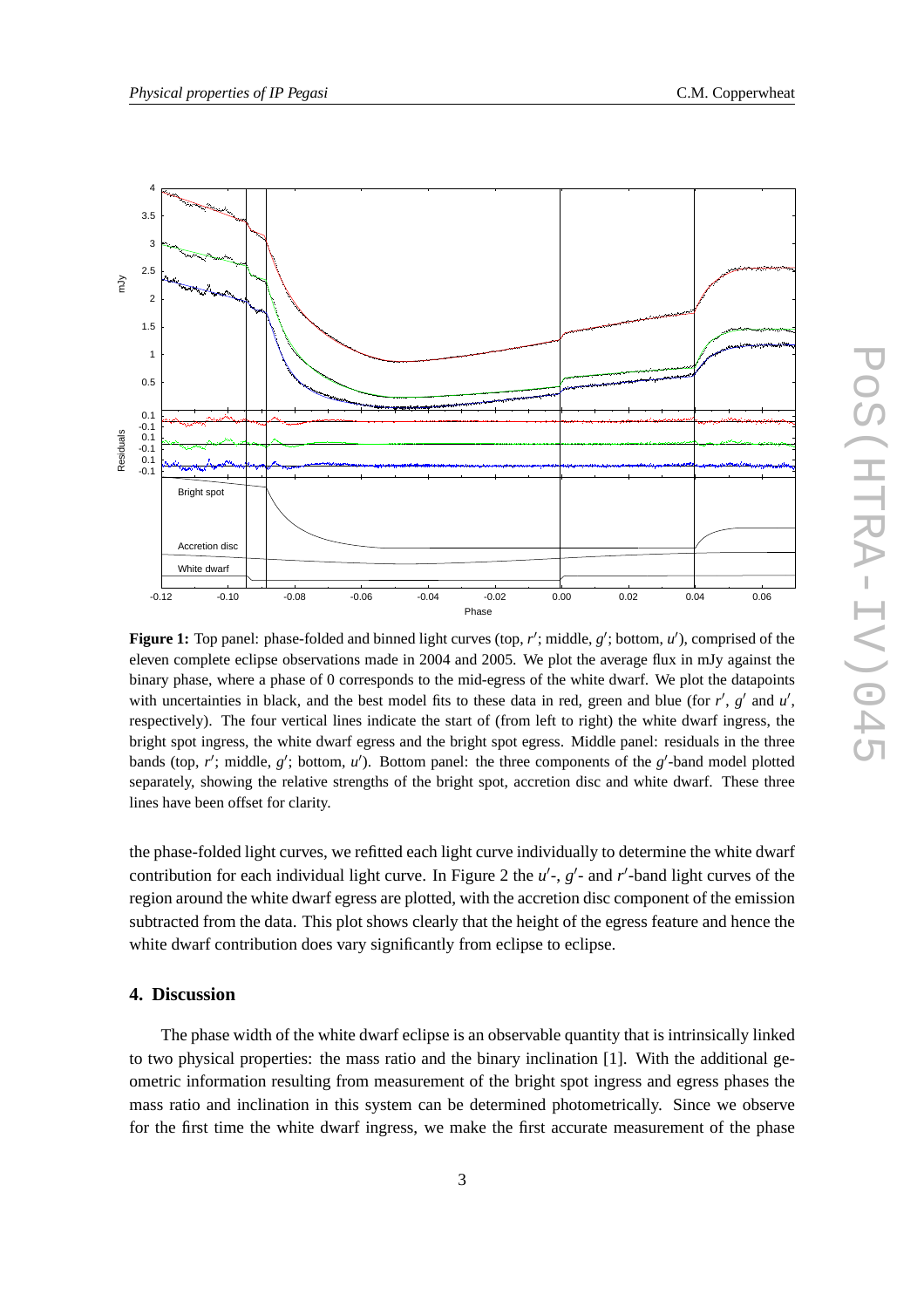



**Figure 2:** The region of the light curves around the white dwarf egress for sixteen of the eighteen eclipses. We plot the  $u'$ -band data in the first column, the  $g'$ -band data in the second and the  $r'$ -band data in the third. The vertical lines identify the mean phase width of the white dwarf egress.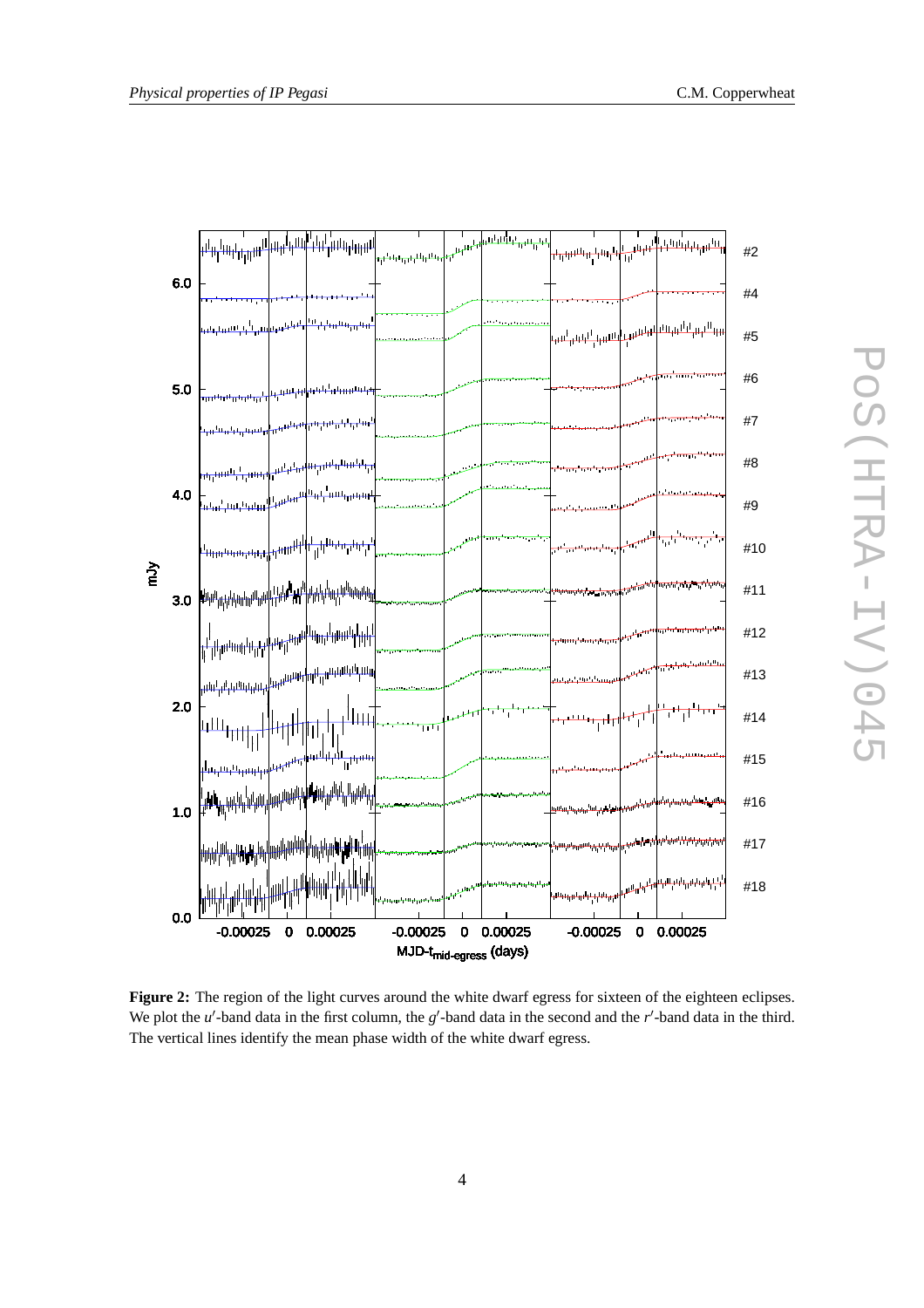

**Figure 3:** We plot the colours and magnitude of the white dwarf for each individual eclipse. In the left panel we plot the  $u' - g'$  and  $g' - r'$  colours for the white dwarf, and in the right panel we show the  $u' - g'$  colour versus the absolute magnitude  $M_{g'}$ . For this we indicate to the right of the plot our estimate of the uncertainty in the distance modulus. The red lines that run from the top left area of each panel are synthetic white dwarf tracks [5]. In the left panel we plot tracks for a white dwarf mass of 0.3 to 1.2 $M_{\odot}$ , plotted every 0.1 $M_{\odot}$ , but for clarity in the right panel we just show the tracks for a mass of 1.0, 1.1 and 1.2*M*⊙. Perpendicular to these tracks we plot isotherms (blue) every 5,000K. The green lines are example tracks for a simple photoelectric absorption model which is consistent with the variations in white dwarf colour which we observe [3].

width of the white dwarf eclipse, which we find to be  $\Delta \phi = 0.0935 \pm 0.0003$ . This is higher than the previous best value of  $0.0863$  [15]. We subsequently find the mass ratio in the  $g'$ -band data to be  $q = 0.48 \pm 0.01$  and the inclination to be  $83.81 \pm 0.45$ . This inclination is higher than most previous determinations, with the difficulty in identifying the white dwarf ingress feature, and the subsequent under-estimation of the phase width of the white dwarf's eclipse, being the confounding factor.

We found the white dwarf mass to be  $1.16 \pm 0.02 M_{\odot}$ , in close agreement with the best spectroscopic determination [12]. The donor mass and radius were found to be  $0.55 \pm 0.02$  *M*<sub>☉</sub> and  $0.47 \pm 0.01R_{\odot}$  respectively. This is low given our mass determination, suggesting a donor that is slightly undersized compared to an equivalent main sequence star [2]. This is unusual for an accreting binary: donor stars tend to be oversized, due to either evolution or being out of thermal equilibrium as a result of mass loss. Our finding is consistent with a donor in thermal equilibrium.

We see in Figure 2 that, while the length of the white dwarf egress appears constant, its flux varies significantly on timescales of days. In the left panel of Figure 3 we plot the  $u' - g'$  and  $g' - r'$ colours of the white dwarf. We plot also synthetic white dwarf tracks [5] for a white dwarf mass range of 0.3 to 1.2 $M_{\odot}$ . In the right panel we plot  $u' - g'$  against the absolute g'-band magnitude *M*<sup> $'$ </sup><sub>g</sub>. We assume a distance of 151pc [3]. This figure shows apparent variations in the white dwarf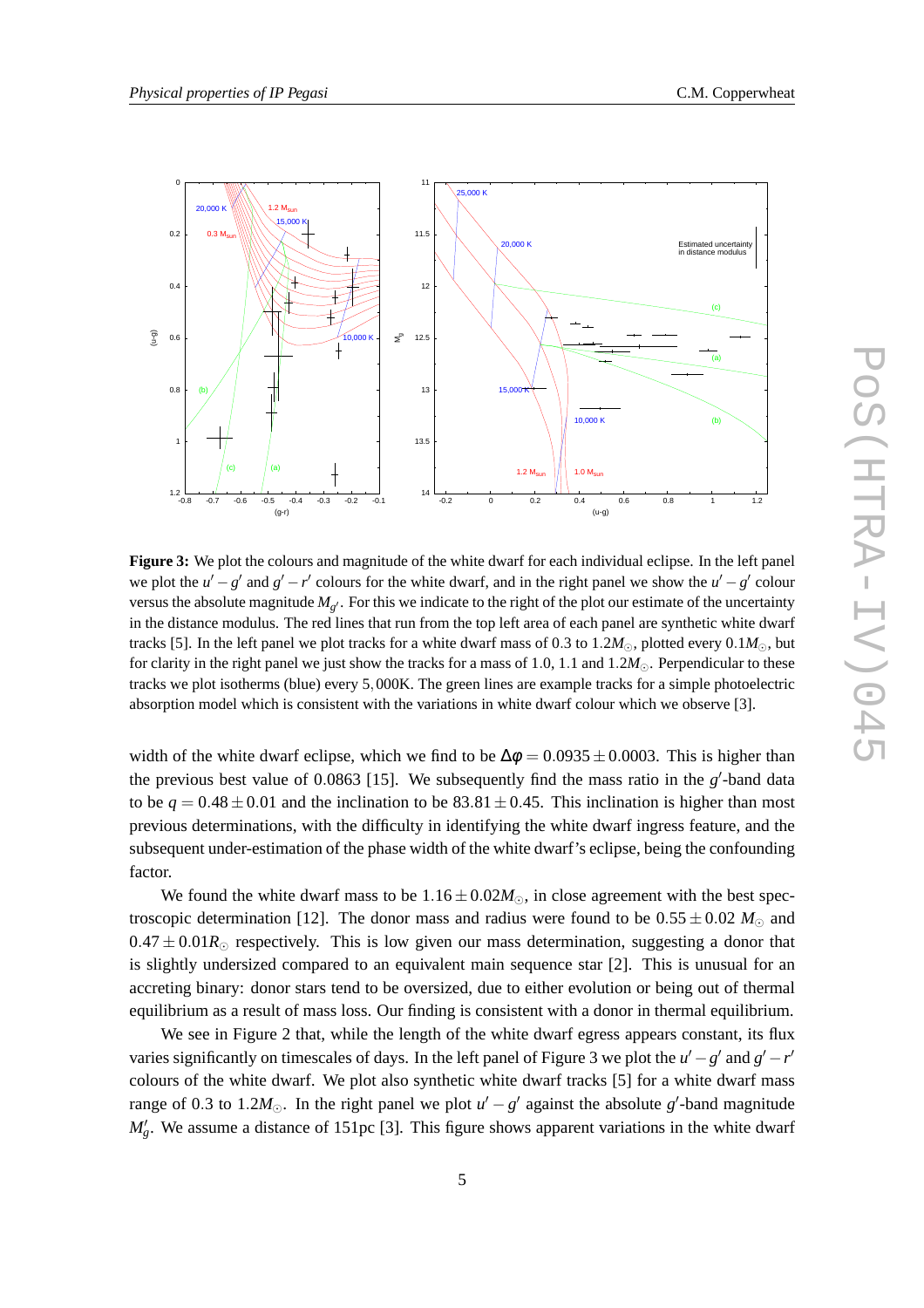colour, particularly in  $u' - g'$ . It is most likely that this variation is due to photoelectric absorption, as a result of obscuration of the white dwarf by material from the accretion disc. The green tracks in Figure 3 are the results of a simple absorption model [3] and seem consistent with the observed behaviour. An occulting region of disc material could explain the past reports of very extended white dwarf egresses in this system [15]. Alternatively these might have been failures to detect the variable egress at all.

By comparing the data points with the synthetic tracks, Figure 3 suggests a white dwarf temperature of between 10,000 to 15,000K; it is difficult to be more precise than this due to the flux variations. We assume that our points with the bluest  $u' - g'$  colour are indicative of a white dwarf that is largely unobscured. This temperature range is remarkably cool. Previous studies have suggested that a white dwarf in a CV with a period  $> 3h$  would have a typical temperature of between 25,000 – 35,000K [14, 9]. Such a temperature is clearly inconsistent with our IP Peg data. If we examine this result in the context of the medium term  $(10^3 - 10^5 \text{ yr})$  accretion rate, our value for the IP Peg white dwarf implies a mean accretion rate of  $< 5 \times 10^{-11} M_{\odot}$  yr<sup>-1</sup>. The expected rate for a dwarf nova of this period is  $\sim$ 2 × 10<sup>-9</sup> $M_{\odot}$  yr<sup>-1</sup>: more than 40 times greater. The value we find is much closer to the instantaneous rate. This low mass transfer rate may also explain why we find the donor to be in thermal equilibrium.

The low temperature of this system suggests there could be a selection bias in the existing sample of long-period systems with spectroscopically determined temperatures [9], and further detailed studies of eclipsing systems are necessary in order to determine the extent of this bias. At this stage, for example, it is possible that mass transfer in IP Peg has begun very recently and so the temperature in this system is a poor indicator of the long term rate. Alternatively, we can take our low value for the mass transfer rate over the past  $10^3 - 10^4$  yr in this system to be correct, which would suggest it has sustained an accretion rate well below the expected mean rate for more than 1000 years. If all 'steady-state' CVs go through low accretion rate dwarf nova phases, then this result implies the length of these phases can be very long indeed. The third possibility is that there are problems with the picture of CV evolution as driven by angular momentum loss, and alternatives to the classical disrupted magnetic braking model (such as [13]) should be explored.

#### **References**

- [1] Bailey J., *The dwarf nova Z Chamaeleontis. I Photometry*, MNRAS, 1979, 187, 645
- [2] Baraffe I., Chabrier G., Allard F., Hauschildt P. H., *Evolutionary models for solar metallicity low-mass stars: mass-magnitude relationships and color-magnitude diagrams*, AAP, 1998, 337, 403
- [3] Copperwheat C. M., Marsh T. R., Dhillon V. S., Littlefair S. P., Hickman R., Gänsicke B. T., Southworth J., *Physical properties of IP Pegasi: an eclipsing dwarf nova with an unusually cool white dwarf*, MNRAS, 2010, 402, 1824
- [4] Dhillon V. S.. Marsh T. R., Stevenson M. J., Atkinson D. C., Kerry P., Peacocke P. T., Vick A. J. A., Beard S. M., Ives D. J., Lunney D. W., McLay S. A., Tierney C. J., Kelly J., Littlefair S. P., Nicholson R., Pashley R., Harlaftis E. T., O'Brien K., *ULTRACAM: an ultrafast, triple-beam CCD camera for high-speed astrophysics*, MNRAS, 2007, 378, 825
- [5] Holberg J. B. and Bergeron P., *Calibration of Synthetic Photometry Using DA White Dwarfs*, AJ, 2006, 132, 1221